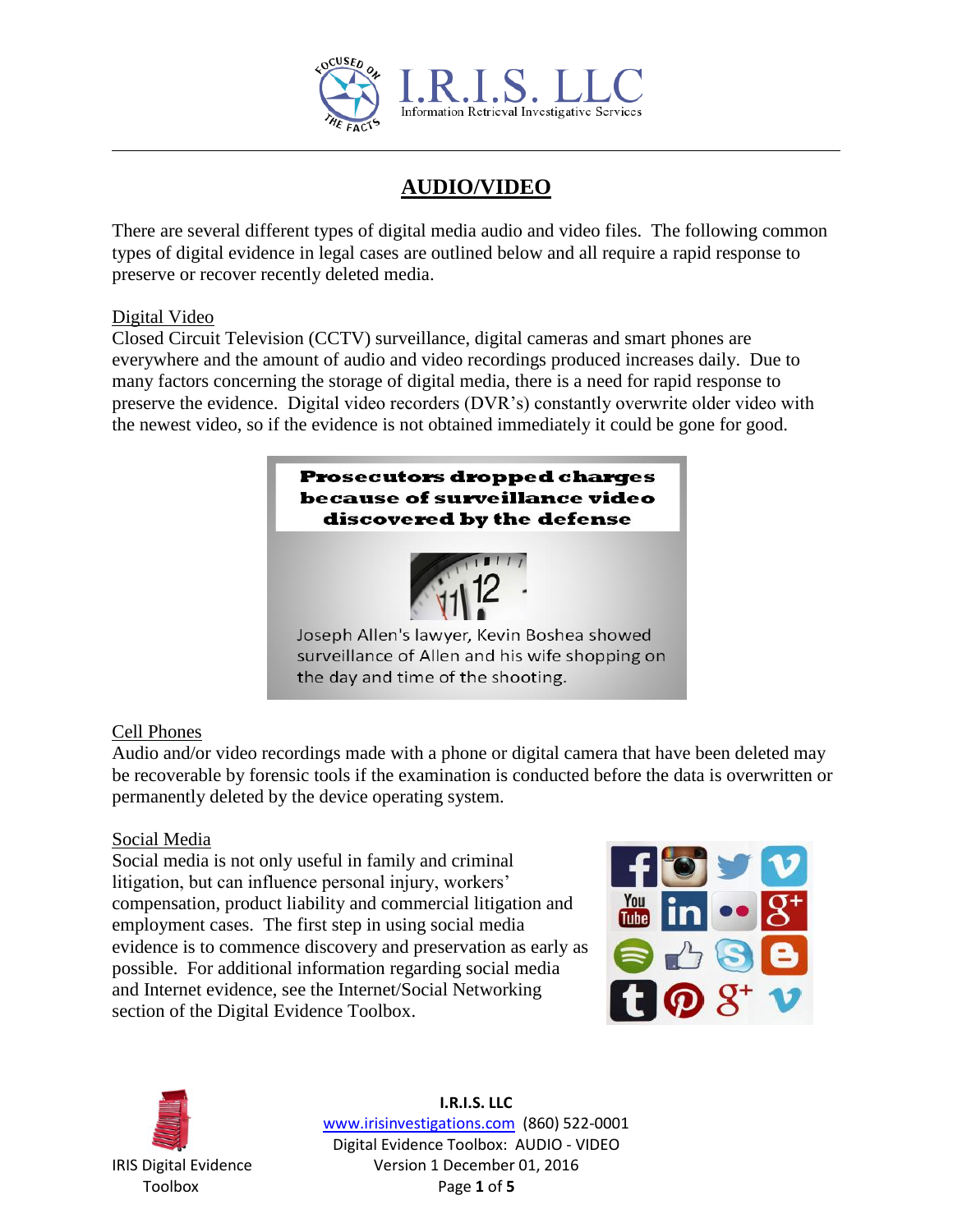

#### Principles of Digital Evidence

- 1. Investigation and analysis of digital evidence must be done in accordance with governing industry standards.
- 2. Actions taken to secure or analyze the digital evidence should not change the integrity of the evidence.
- 3. Persons conducting an examination of digital evidence should be trained for that purpose.
- 4. Activity relating to the seizure, examination, storage or transfer of digital evidence should be documented, preserved and available for review.

#### Preservation, Analysis and Reporting

There are industry standards and best practices concerning the recovery and enhancement of audio and video recordings to insure the best quality evidence is obtained. Even if the recordings are preserved using the best practices, a number of factors, such as poor lighting or excessive background noise, can make the quality of the video or audio less than desired. Enhancement can be applied to improve the image quality and sound clarity. By applying enhancement techniques, details that may have been overlooked in the original recording may be identified. The enhancement process should always preserve the source recording with the enhanced version created as a separate version.

#### Best Practices & Industry Standards

The prevailing governing standards are set forth by The Scientific Working Group of Digital Evidence (SWGDE) and The National Institute of Justice (NIJ).



## International Organization Standardization - ISO

ISO is an independent, non-governmental international organization that sets specifications for products, services and systems, to ensure that they follow statutory and regulatory requirements related to a product or program quality, safety and efficiency. Pursuant to the best practices and industry standards, the examination of digital evidence should be conducted in accordance with a quality management system such as ISO 17020 or 17025.



**I.R.I.S. LLC** www.irisinvestigations.com (860) 522-0001 Digital Evidence Toolbox: AUDIO - VIDEO IRIS Digital Evidence Version 1 December 01, 2016 Toolbox Page **2** of **5**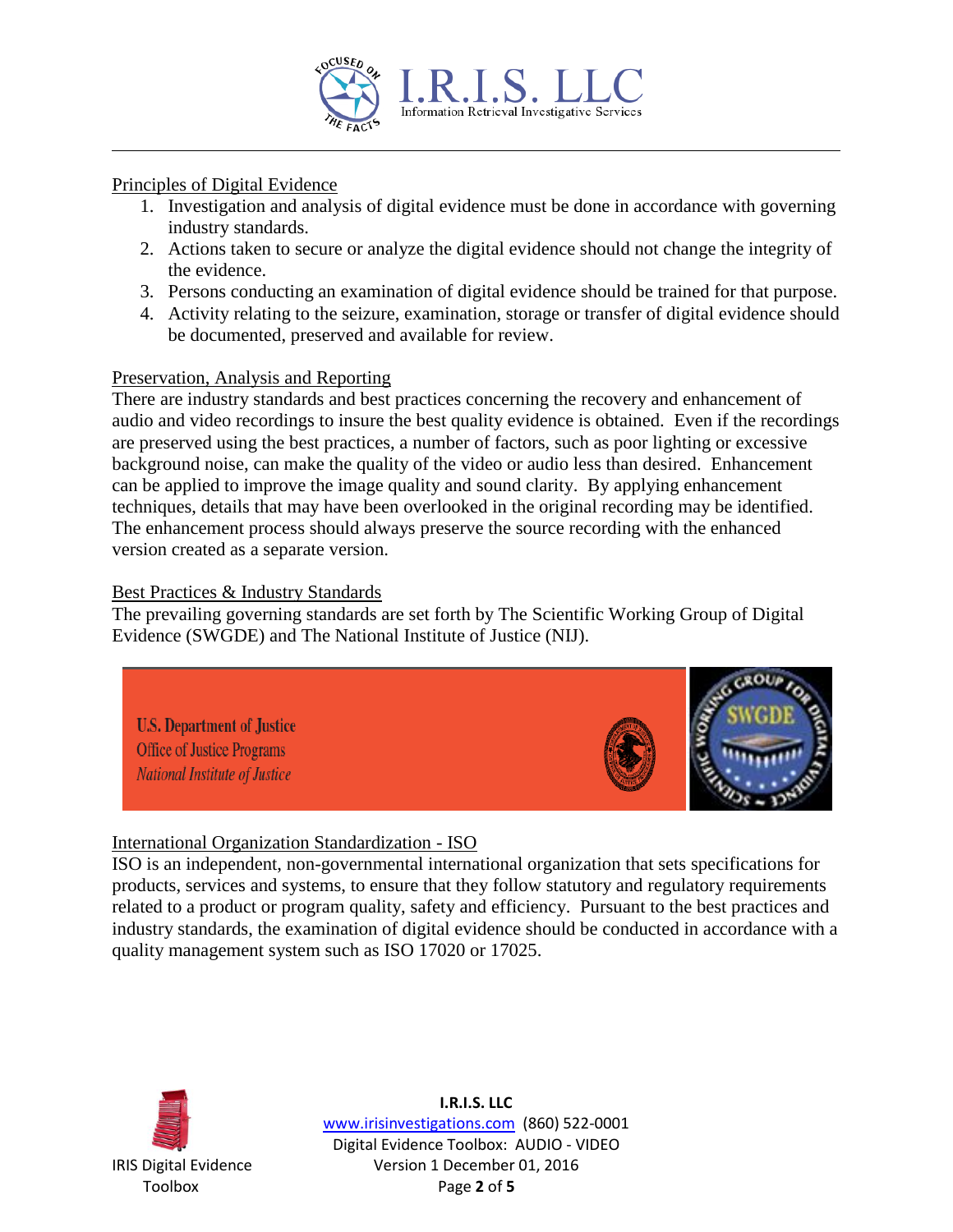

Common Sources of Audio & Video Evidence

- Cell phones and tablets
- Social media
- Digital surveillance camera system
- Voice mail recordings
- 911 dispatch recordings
- Police recorded witness interviews
- Police (Body cameras)

#### Volatile Memory

Digital devices might use volatile memory. Volatile memory is lost if the power supply to the device is interrupted and under certain situations the examination or data extraction might have to be performed in place or via remote access. Rapid identification, assessment and preservation of any possible digital evidence could prevent the loss of evidence.

#### Metadata

Metadata is the data about the data and is an important part of file authentication. The original recording system contains the data in its native format, original modified/access/creation (MAC) time stamps of files, internal time clock and the settings of the recording device. Several social media networks strip the metadata from the image or video for privacy to the user and are not viewable during examination.

#### Media Codec - Universal Playing and Control

Digital audio and video files in their standard state can be extremely large files. To overcome issues with the file size codecs have been developed. Codecs are programs which compress the file for storage and decompress the file for playback. Many systems use proprietary codecs that make playing back a file without the native player difficult, if not impossible. Many systems use proprietary codecs, VLC Media Player is a free, open-source media player that can play a large number of compressed media files.



**I.R.I.S. LLC** www.irisinvestigations.com (860) 522-0001 Digital Evidence Toolbox: AUDIO - VIDEO IRIS Digital Evidence Version 1 December 01, 2016 Toolbox Page **3** of **5**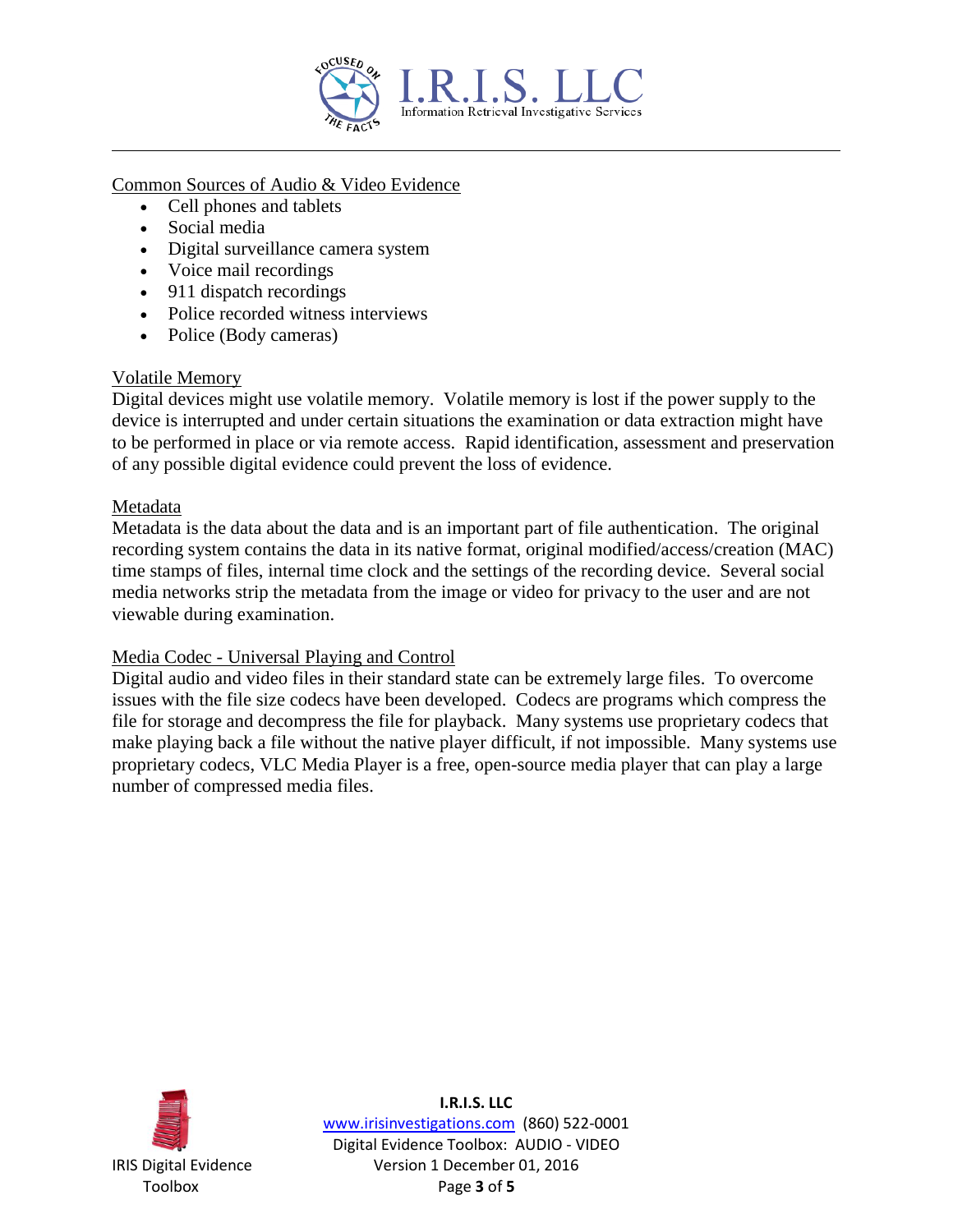

## **CONSIDERATIONS OF DIGITAL VIDEO**



- 1. Date and time of system could be off.
- 2. Video copied at different frame rates could drop frames.
- 3. Video copied as different aspect ratio could distort video.

## Video Enhancement Techniques

A variety of adjustments can be applied to enhance the lighting, clarity and bringing out specific aspects. Some of the enhancements are as follows:

- *Sharpening:* Makes edges of images in the recording become more clear and distinct.
- *Video stabilization:* Reduces the amount of movement in the video, producing the smoothest possible playback.
- *Masking:* Covers the face or areas of the video that may protect a witness, victim or law enforcement officer.
- *Interlacing:* In an analog system, interlaced scanning is used to record images (a technique of combining two television fields in order to produce a full frame of video). A process called de-interlacing may be used to retrieve the information in both fields of video.
- *Demultiplexing*: Allows for isolation of each camera. In CCTV systems, a device called a multiplexer is used to combine multiple video signals into a single signal or separate a combined signal. These devices are frequently used in security and law enforcement applications for recording and/or displaying multiple camera images simultaneously or in succession.

## Audio Enhancement Techniques

A variety of filters or adjustments can be applied to enhance the material, bringing out specific aspects or events present in the recording. Low audio levels can be increased while unwanted background noise is reduced.

- **S***pectral Noise Reduction:* Reduces unwanted background noise or ambiance in the recording to increase the Signal to Noise Ratio (SNR).
- *Frequency Equalization:* Highly precise equalizers can be used to boost or cut specific bands of frequencies. This process makes speech more intelligible.



**I.R.I.S. LLC** www.irisinvestigations.com (860) 522-0001 Digital Evidence Toolbox: AUDIO - VIDEO IRIS Digital Evidence Version 1 December 01, 2016 Toolbox Page **4** of **5**